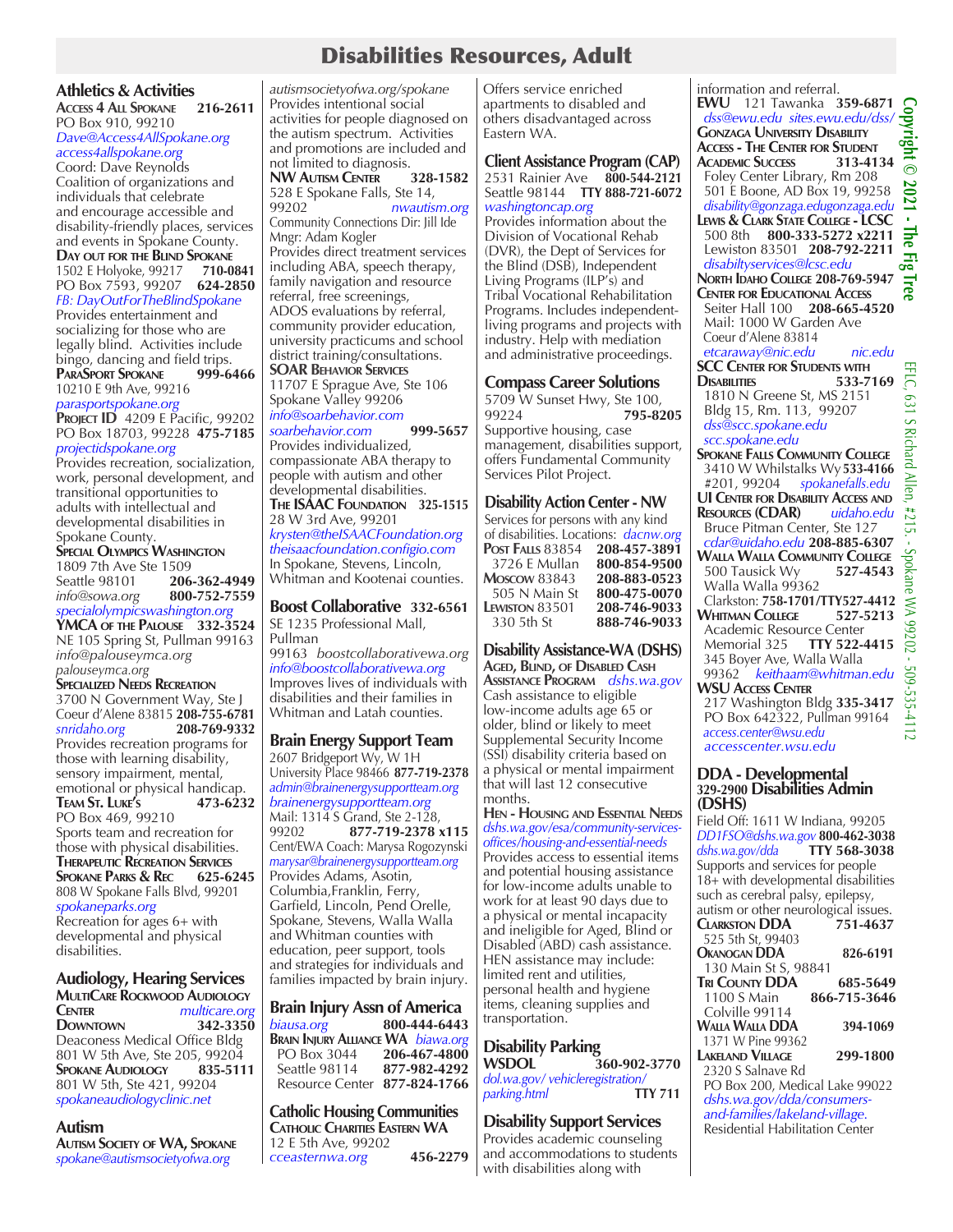## **Empire Concussion & Trauma Recovery 701-7651**

*office@empirepediatrictherapy.com office@empireCTR.com empirepediatrictherapy.com*

Maile & Arman Mohsenian Provides occupational, physical and speech therapy for individuals, referral and support to individuals and families affected by epilepsy through the lifespan, while specializing in MNRI and concussion/trauma recovery. **Downtown Clinic**

 811 W 2nd, Ste 302, 99201 **North Clinic**

 1117 E Westview Ct, 99218 **South Clinic** 2527 E 27th, Ste 100, 99223

## **Epilepsy Foundation WA**

2311 N 45th #134 **206-487-5251** Seattle 98103 *EpilepsyNW.org* Offers advocacy, information, referral and support to individuals and families affected by epilepsy. Provides community education programs and materials.

## **EWU Disability Studies and Universal Access 359-2333**

208 Senior Hall, Cheney 99004 Kelly Munger *kmunger@ewu.edu research.ewu.edu/sbjdisabilitystud* Educates students about disability as diversity, disability culture and pride, and disabled people as valuable members of society. EWU offers an undergraduate disability studies minor and certificate for graduate students. Courses online and in classrooms.

## **Harger Club House St Vincent De Paul**

117 E Walnut **208-664-3095 x340** Coeur d'Alene 83814

*stvincentdepaulcda.org* Gives people living with cognitive disabilities a chance to regain jobs, companionship, ties to their community and selfrespect.

## **L'Arche Spokane 483-0438**

703 E Nora, 99207 *larcheofspokane.org*  Serves people with and without intellectual disabilities, sharing life in communities belonging to an international federation. Nondenominational ministry with spiritual emphasis. Licensed with state as an adult family home.

## **Lilac Services for the Blind**

1212 N Howard, 99201 **328-9116** *contact@lilacblind.org lilacblind.org* Exec Dir: Cheryl Martin Client-centered training, support and optical aids so people can be independent and active while living with vision loss. Training for safe and independent travel.

2917 N Cincinnati, 99207 Dir: Doug Overlock *merryglen.org* Offers encouragement and support in a family oriented approach for loved ones who are disabled.

## **Muscular DystrophyAssn (MDA)**

101 W Indiana, 99205 **325-3747** *blively@mdausa.org mda.org* Serves as a gateway to information, resources and specialized health care for individuals and families coping with neuromuscular disease.

## **National Multiple Sclerosis Society (MS)**

192 Nickerson St, Ste 100 Seattle 98109 *FB: msnorthwest nationalmssociety.org/Chapters/WAS* Serves people with MS, their families, professionals and community members: referral/ information, education, self-help groups, counseling, social activities and equipment loans.

## **Nexus Inland NW 328-9220**

1206 N Howard St, 99201 *info@nexusinw.com nexusinw.com* Serves those with hearing loss in Eastern WA. Offers interpretive services and payee program.

## **Panhandle Special Needs Inc**<br>1424 N Boyer 208-263-7022 1424 N Boyer **208-263-7022**  Sandpoint 83864

*panhandlespecialneeds.org*

Features specialized employment training, individualized life skills training, an adult day health center, a retail greenhouse and a retail thrift store, The Cottage.

## **People First of Washington** PO Box 97156 Lakewood 98497

*peoplefirstofwashington.org* Disabilities awareness and education for adults and high school/transition students learning self advocacy and leadership. **Chewelah 685-0680 Clarkston People First 751-6474 Grangeville** *lucas7919@msn.com* **Lake Roosevelt 680-4634 Lilac Chapter** *FB:peoplefirstspokane* **Palouse Chpt** *bart@gocougs.wsu.edu*

## **Republic/Ferry 685-0680**

## **Protective Payee Program**

Receives/disburses funds for clients on SSI (Supplemental Security Income) and HEN because of mismanagement of funds or mental incapacity. Provides self-sufficiency training in money management and financial counseling. **American Indian CC 535-0886 The Arc of Spokane 328-6326 Goodwill 838-4246 Skils'Kin** 606 W Sharp, 99201**209-2500 ST VINCENT** DE **P**AUL

## **Providence Multiple Sclerosis Center 252-9602**

5633 N Lidgerwood, Ste 1800, 99208 *washington.providence.org* Serves people with MS and their families. Comprehensive diagnosis, treatment and quality of life issues: self-esteem, independence and self-reliance.

#### **Rehabilitation Hospital of the Northwest - Ernest Health**<br>3372 E Jenalan 208-262-8700 3372 E Jenalan **208-262-8700**

Post Falls 83854

*rhn.ernesthealth.com* Provides specialized inpatient and outpatient rehabilitative service to patients, serving Idaho and surrounding states. Sees patients recovering from disabilities caused by injuries, illnesses or chronic medical conditions.

#### **SKILS'KIN 326-6760** 4004 E Boone, 99202 *skils-kin.org*

Training, employment programs, financial assistance-payee, residential services and structured jobs for developmentally disabled.

## **SL Start Idaho - Supportive Living 208-772-4639**

280 W Prairie Ave  $#4$ <br>CdA 83815 slstartidaho.com Offers residential habilitation to empower children and adults with developmental and intellectual disabilities to live their own lives.

#### **St Luke's Rehabilitation Institute** 711 S Cowley St, 99202 **473-6000** *st-lukes.org*

Specializes in comprehensive inpatient and outpatient therapy for children and adults. Provides rehabilitation treatment for stroke, spinal cord injuries, orthopedic issues and brain injuries.

## **Outpatient:**

North, 235 E Rowan Ave, Ste 210 North Occupation Rehab 551 E Hawthorne Rd, 99218 South Occupational Rehab 421 S Division St, 99202 Valley, 16528 E DeSmet Ct

**Tesh, Inc** *tjohnson@teshinc.com* 3327 W Industrial **208-765-5105** Coeur d'Alene 83815 *teshinc.com* Rehabilitation and vocational services for disabled: Service coordination for individuals 18+ eligible for Medicaid; pathways to independence; children and adult services; and employment supervision in workrelated skills.

## **The Arc of Spokane 328-6326**

320 E 2nd, 99202 *arc-spokane.org sthorpe@arc-spokane.org*

Dir: Sima Thorpe Promotes independence and choice, and enhances quality of life for people with developmental disabilities and their families. Provides information, resources, education, advocacy, emotional support and direct support.

## **Arc Community Center**

Allows people with developmental disabilities to connect with others in social, recreational, educational and volunteer activities, monthly dances and annual variety show. Builds confidence and provides meaningful day-time activities. **Supported Living**

### *lrichardson@arc-spokane.org*  Lynnette Richardson

Offers a community living program, supporting about 40 adult men and women with developmental disabilities who live as house mates in homes they own, lease or rent together. With the freedom to work, socialize and recreate as they wish, clients are provided a comfortable home and life, full access to the community and caring staff able to meet their health and personal care needs.

## **Vision Problems & Screenings Eyecare America 877-887-6327** *aao.org/eyecare-america* **Lilac Blind Foundation 328-9116**

**800-422-7893**

# YOUR INDÉPENDENCE<br>IS DUR GOAL!

Living with an illness, a disability or growing older sometimes means being apart from our community and people we know. COVID-19 has made getting care, information or supplies and connecting with people harder. **We can help! We assist with transportation, grocery pickup and PPE.**

|                                             | <b>DISABILITY ACTION CENTER</b>        | Call or<br>visit us |
|---------------------------------------------|----------------------------------------|---------------------|
|                                             | 3726 E Mullan Ave<br><b>Post Falls</b> | online<br>to learn  |
| 208-457-3893 / 800-475-0075 · www.dacnw.org | more!                                  |                     |

**Merry Glen 487-0232**